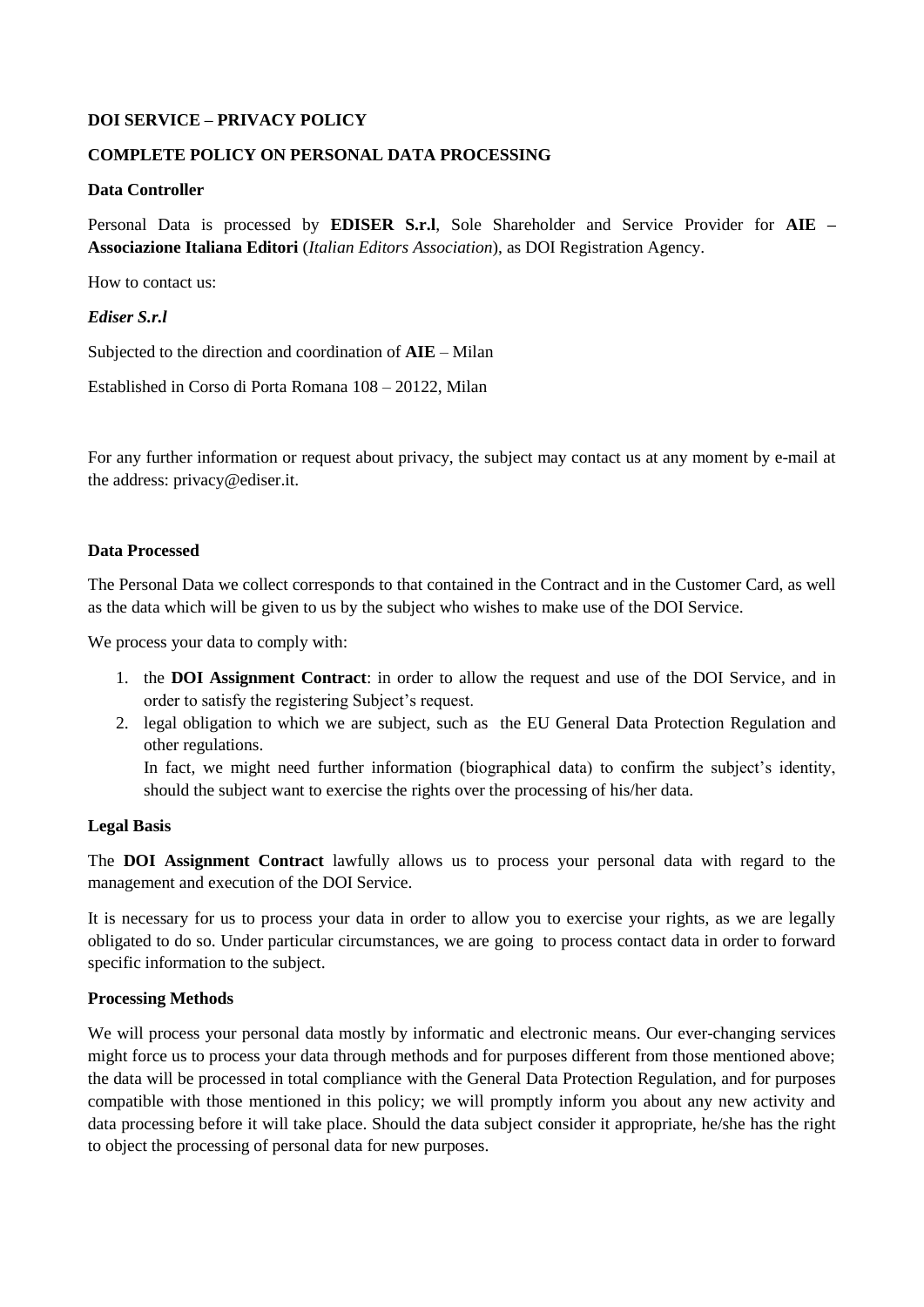## **Data Recipients**

Your data will be known by:

- Specifically authorized personnel of Ediser S.r.l;
- Italy-based subjects that provide commercial, administrative, fiscal and legal support to Ediser;
- Internet and IT service providers
- Should the need arise, personal data will be transmitted to police forces, legal and administrative authorities in order to assess and pursue crimes, in order to safeguard public safety, and for Ediser S.r.l to defend itself before a Court as well as to safeguard others' rights and freedom.

## **Extra EU Data Transfer**

The Data Controller does not voluntarily transfer any data outside the European Union. We inform you that the Controller uses Microsoft Azure Cloud Service, which guarantees proper measures of protection of personal data, among them:

- ISO/IEC 27001 Certification on Information Security and ISO/IEC 27018 Certification on Cloud Services and Privacy

Regarding Extra EU data transfer, the Data Controller specifically requests the data stays within the European Union borders, although technical and maintenance reasons might require the data to be transferred outside of the EEA; the provider anyway guarantees:

- that the data will be transferred in countries deemed adequate by the EU Commission
- to sign specific Standard Clauses regarding Extra EU data transfer as stated by the EU Commission in order to guarantee safe transferring and processing of the data outside of the EU borders.
- compliance with the EU-US Privacy Shield Framework

## **Data conservation duration**

We will keep your personal data for a limited span of time, after which it will permanently deleted or irreversibly anonymized.

## Specifically:

- with regard to DOI Service purposes, we will keep the data until the complete fulfilment of its obligations;
- we will keep your data, in compliance with the General Data Protection Regulation, until all processing purposes are fulfilled.

For technical reasons, we will cease any processing and delete all the data (or anonymize it) no later than 30 days after the specified terms.

## **Data Subject's Rights**

With regard to the processing of your personal data, the subject can, at any moment, exercise the rights listed below:

## **a) Right to Access and Rectification**

The subject has the right to access his/her personal data and to request its update and rectification. We will not accept any request of integration of the data with further information we do not specifically need to fulfill the processing purposes listed above, in compliance with the GDPR.